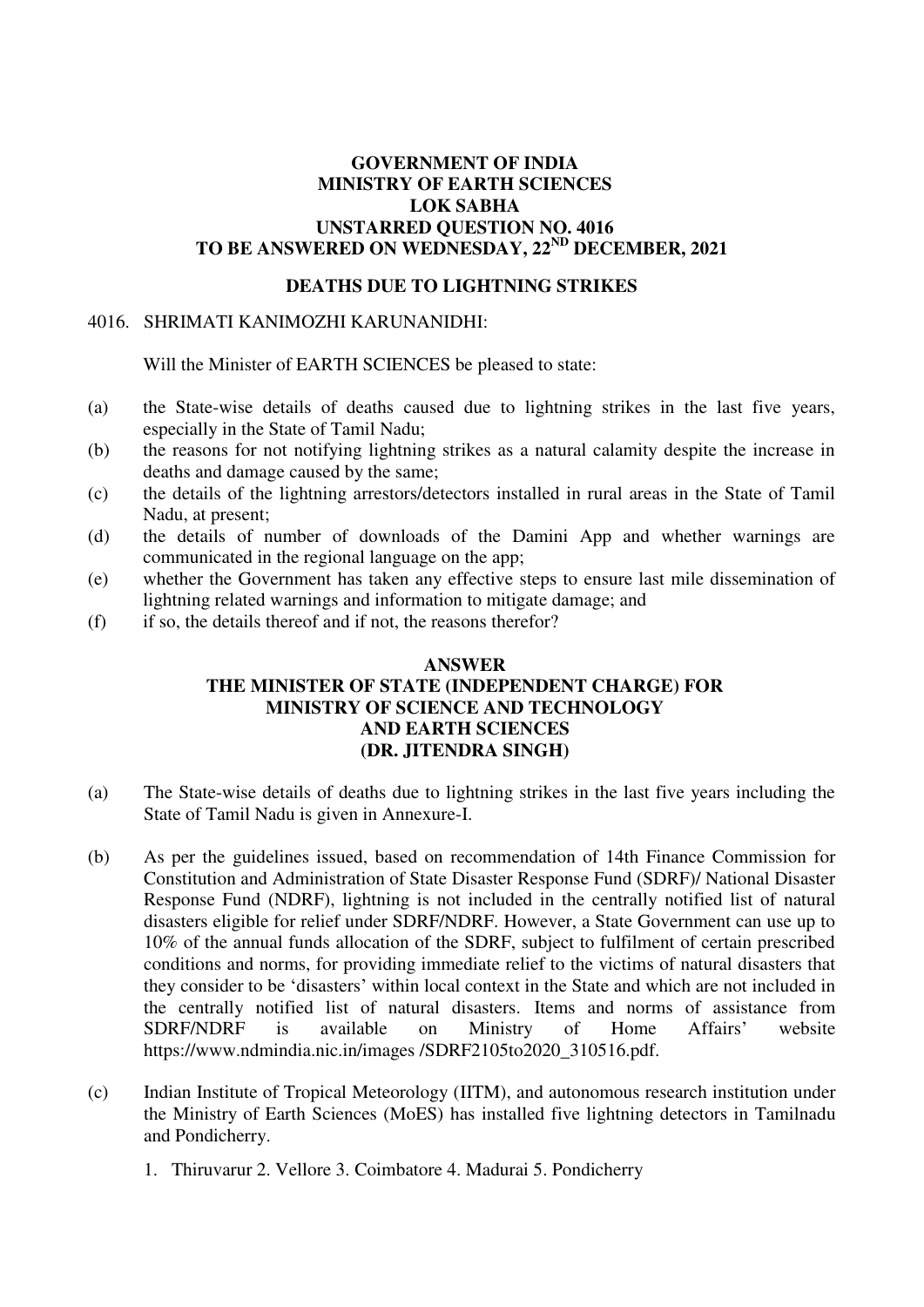- (d) There are more than 5 lakhs downloads of Damini app over India. Warning is given in English and Hindi. Communicating warning in local languages is under process.
- (e)-(f) National Disaster Management authority (NDMA) has taken effective steps for mitigation action in the concerned issues. NDMA has issued Guidelines for Action Plan on Thunderstorm & Lightning/ Squall and Strong wind in 2018-2019 and sent to all State Governments/ UTs and uploaded on the website of NDMA.

Further NDMA has taken initiatives as following:

- NDMA issued specific advisories Do's and Don'ts on Thunderstorm and Lightning to State Governments/ UTs for taking necessary action.
- NDMA Reviewed the preparedness & mitigation measures on Thunderstorm and Lightning through Video Conferencing (VC) with most affected States.
- Develop a protocol for early warning dissemination on Thunderstorm and Lightning,
- NDMA produced IEC materials like TVCs, Pocket Books containing do's and don'ts, audio-visuals on thunderstorm and lightning.
- Special panel discussion (TV Debate) on 'AapdakaSaamna' show on Doordarshan.
- Doordarshan and All India Radio NDMA has run campaign through TV (Doordarshan) and Radio (All India Radio) for awareness generation among masses on 'Thunderstorm & Lightning' during April 2021 in the States prone to the disaster including North Eastern States and West Bengal.
- Social Media campaign on thunderstorm and lightning begin from **February onwards**. Do's and don'ts are being shared on NDMA's social media platforms and videos are being continuously posted on twitter and facebook.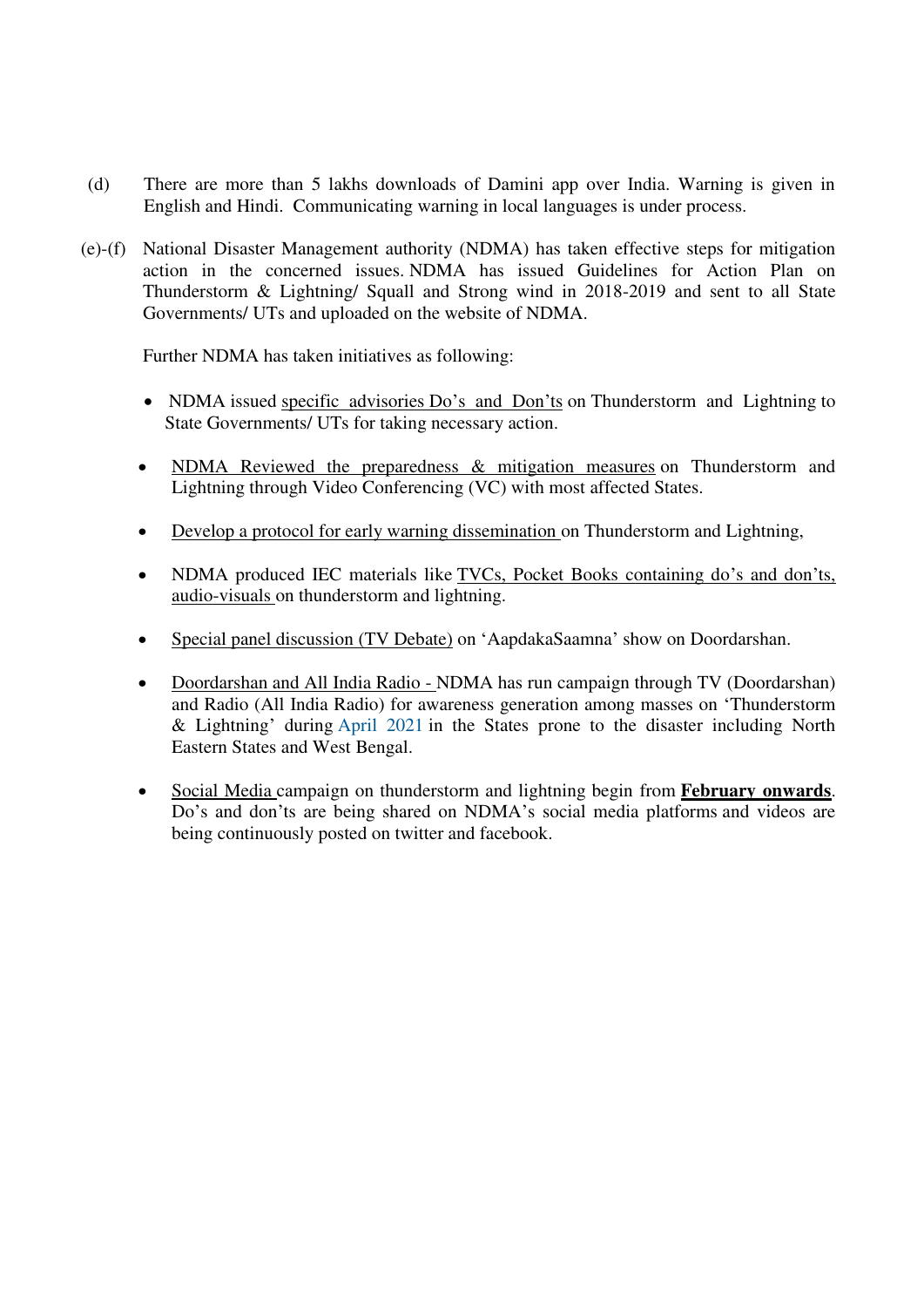# **Annexure-I**

| State/UT wise number of accidental deaths due to Lightning during 2016-2020 |                                 |                  |                  |                  |                  |                  |  |  |  |
|-----------------------------------------------------------------------------|---------------------------------|------------------|------------------|------------------|------------------|------------------|--|--|--|
| <b>SN</b>                                                                   | State/UT                        | 2016             | 2017             | 2018             | 2019             | 2020             |  |  |  |
| $\mathbf{1}$                                                                | Andhra Pradesh                  | 53               | 77               | 74               | 109              | 93               |  |  |  |
| $\overline{2}$                                                              | <b>Arunachal Pradesh</b>        | $\overline{0}$   | $\boldsymbol{0}$ | $\boldsymbol{0}$ | $\boldsymbol{0}$ | $\boldsymbol{0}$ |  |  |  |
| 3                                                                           | Assam                           | 92               | 30               | 36               | 28               | 14               |  |  |  |
| $\overline{4}$                                                              | <b>Bihar</b>                    | 282              | 263              | 177              | 400              | 436              |  |  |  |
| $\overline{5}$                                                              | Chhattisgarh                    | 211              | 270              | 213              | 212              | 246              |  |  |  |
| 6                                                                           | Goa                             | $\overline{0}$   | $\boldsymbol{0}$ | $\boldsymbol{0}$ | $\overline{2}$   | $\boldsymbol{0}$ |  |  |  |
| $\overline{7}$                                                              | Gujarat                         | 29               | 54               | 13               | 64               | 78               |  |  |  |
| 8                                                                           | Haryana                         | 12               | $\overline{3}$   | 6                | 11               | 3                |  |  |  |
| 9                                                                           | Himachal Pradesh                | $\overline{2}$   | $\overline{3}$   | 8                | $\mathbf{1}$     | $\overline{5}$   |  |  |  |
| 10                                                                          | Jharkhand                       | 542              | 150              | 235              | 334              | 336              |  |  |  |
| 11                                                                          | Karnataka                       | 77               | 121              | 126              | 99               | 75               |  |  |  |
| 12                                                                          | Kerala                          | 17               | 19               | 25               | 15               | 8                |  |  |  |
| 13                                                                          | Madhya Pradesh                  | 639              | 452              | 381              | 400              | 429              |  |  |  |
| 14                                                                          | Maharashtra                     | 230              | 284              | 149              | 189              | 182              |  |  |  |
| 15                                                                          | Manipur                         | $\boldsymbol{0}$ | $\boldsymbol{0}$ | $\mathbf{1}$     | $\boldsymbol{0}$ | $\boldsymbol{0}$ |  |  |  |
| 16                                                                          | Meghalaya                       | 12               | 15               | 5                | $\overline{7}$   | 8                |  |  |  |
| 17                                                                          | Mizoram                         | $\mathbf{1}$     | $\mathbf{1}$     | $\mathbf{1}$     | $\mathbf{1}$     | $\boldsymbol{0}$ |  |  |  |
| 18                                                                          | Nagaland                        | $\overline{0}$   | $\overline{0}$   | $\overline{0}$   | $\overline{0}$   | $\mathbf{1}$     |  |  |  |
| 19                                                                          | Odisha                          | 376              | 446              | 299              | 271              | 275              |  |  |  |
| 20                                                                          | Punjab                          | 8                | $\mathbf{1}$     | $\overline{4}$   | 7                | 8                |  |  |  |
| 21                                                                          | Rajasthan                       | 108              | 121              | 43               | 88               | 48               |  |  |  |
| 22                                                                          | Sikkim                          | $\mathbf{1}$     | $\mathbf{1}$     | $\boldsymbol{0}$ | $\overline{0}$   | $\boldsymbol{0}$ |  |  |  |
| 23                                                                          | <b>Tamil Nadu</b>               | 38               | 74               | 82               | 57               | 64               |  |  |  |
| 24                                                                          | Telangana                       | 74               | 79               | 68               | 96               | 64               |  |  |  |
| 25                                                                          | Tripura                         | 12               | $17\,$           | 10               | 10               | 5                |  |  |  |
| 26                                                                          | <b>Uttar Pradesh</b>            | 384              | 217              | 220              | 321              | 304              |  |  |  |
| 27                                                                          | Uttarakhand                     | $\mathbf{1}$     | $\tau$           | $\overline{2}$   | $\overline{2}$   | 10               |  |  |  |
| 28                                                                          | West Bengal                     | 110              | 176              | 179              | 147              | 170              |  |  |  |
|                                                                             | <b>TOTAL STATE(S)</b>           | 3311             | 2881             | 2357             | 2871             | 2862             |  |  |  |
| 29                                                                          | A & N Islands                   | $\overline{0}$   | $\mathbf{1}$     | $\boldsymbol{0}$ | $\mathbf{1}$     | $\overline{0}$   |  |  |  |
| 30                                                                          | Chandigarh                      | $\overline{0}$   | $\overline{0}$   | $\overline{0}$   | $\overline{2}$   | $\mathbf{0}$     |  |  |  |
| 31                                                                          | D&N Haveli and<br>Daman&Diu @ + | $\boldsymbol{0}$ | $\overline{2}$   | $\overline{0}$   | $\mathbf 1$      | $\boldsymbol{0}$ |  |  |  |